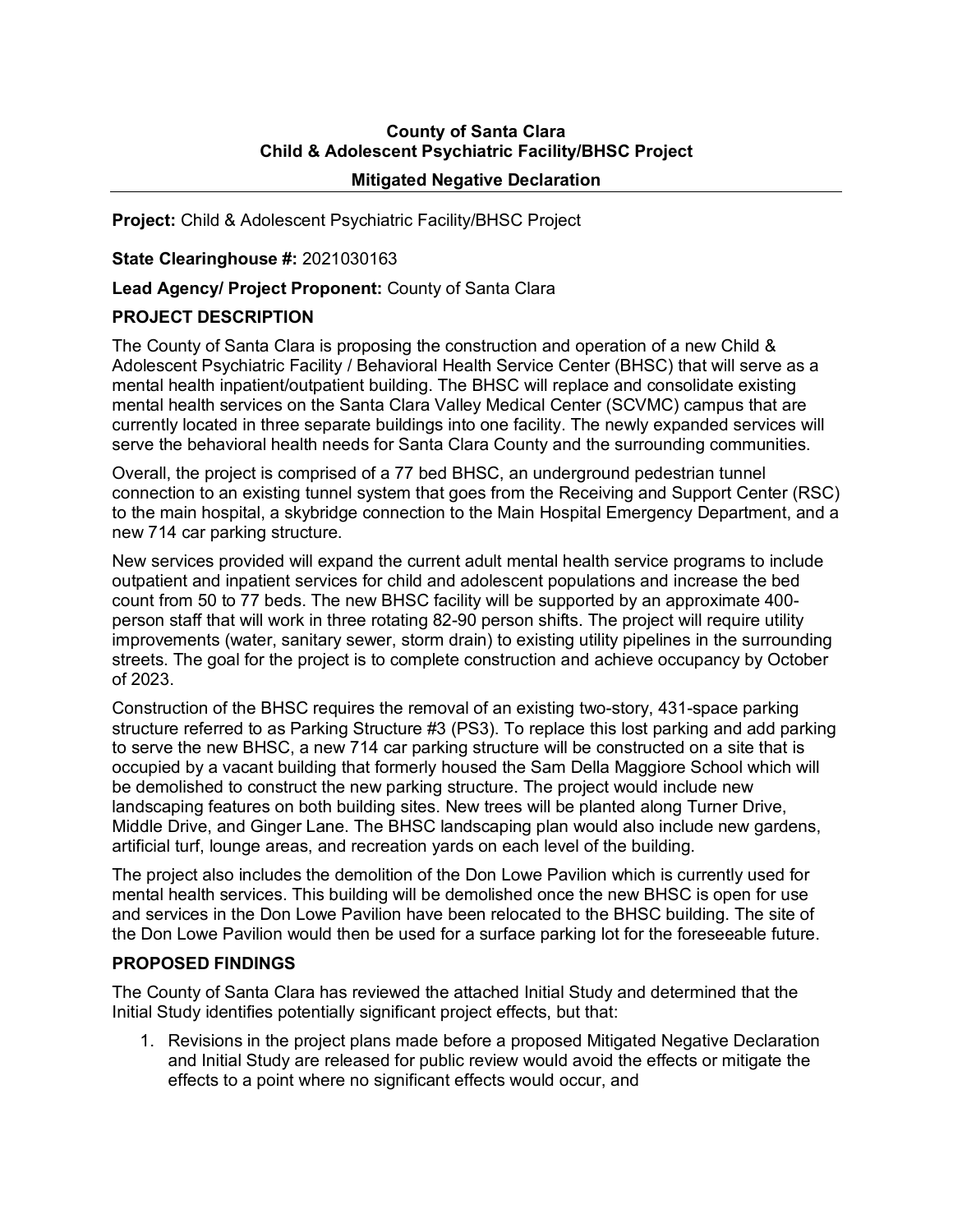2. There is no substantial evidence, in light of the whole record before the agency, that the project may have a significant effect on the environment. Therefore, pursuant to California Environmental Quality Act (CEQA) Guidelines Sections 15064(f)(2) and 15070(b), a Mitigated Negative Declaration has been prepared for consideration as the

**BASIS OF FINDINGS**

appropriate CEQA document for the project.

Based on the environmental evaluation presented in the Initial Study circulated for public review from March 5, 2021 through April 5, 2021 the project would not cause significant adverse effects related to Aesthetics, Agricultural/Forestry, Air Quality, Energy, Greenhouse Gas Emissions, Hydrology/Water Quality, Land Use/Planning, Mineral Resources, Population/Housing, Public Services, Recreation, Transportation, Utilities, and Wildfire. The project does not have impacts that are individually limited, but cumulatively considerable.

The project would have potentially significant impacts to biological resources, cultural resources, geology/soils, hazards & hazardous materials, noise, and tribal cultural resources and mitigation measures have been incorporated into the project to reduce these potential impacts to less than significant levels.

## **Mitigation Measures**

The project could result in significant adverse effects to biological resources, cultural resources, geology/soils, hazards & hazardous materials, noise, and tribal cultural resources. However, the project has been revised to include the mitigation measures listed below, which reduce these impacts to a less than significant level. With implementation of these mitigation measures, the project would not substantially degrade the quality of the environment, reduce the habitat of a fish or wildlife species, cause a fish or wildlife population to drop below self-sustaining levels, threaten to eliminate a plant or animal community, or substantially reduce the number or restrict the range of a rare or endangered plant or animal. Nor would the project cause substantial adverse effects on humans, either directly or indirectly.

# **MITIGATION MEASURES INCORPORATED INTO THE PROJECT:**

**Impact BIO-1:** The proposed project could impact nesting birds protected under the Migratory Bird Treaty Act (MBTA) and California Fish and Game Code. Birds could nest in the vacant building or in trees or shrubs bordering the site.

**Mitigation Measure BIO-1A: Pre-Construction/Pre-Disturbance Survey for Nesting Birds. To** the extent feasible, construction activities shall be scheduled to avoid the nesting season. If construction activities are scheduled to take place outside of the nesting season, all impacts to nesting birds protected under the MBTA and California Fish and Game code would be avoided. The nesting season for this project extends from February 1 through August 31.

If it is not possible to schedule construction activities between September 1 and January 31, then a preconstruction survey for nesting birds will be conducted by a qualified biologist to ensure that nesting will not be disrupted during project implementation, including the removal of street trees. A qualified biologist is a biologist with experience in nesting bird surveys, and who is familiar with bird species present in the project area. This survey will be conducted no more than five days prior to the initiation of any site disturbance activities and equipment mobilization. If Project activities are delayed by more than five days, an additional nesting bird survey will be performed. During the survey, the biologist will inspect the vacant building and all trees and shrubs in and immediately adjacent to the impact area, for nests. Active nesting is present if a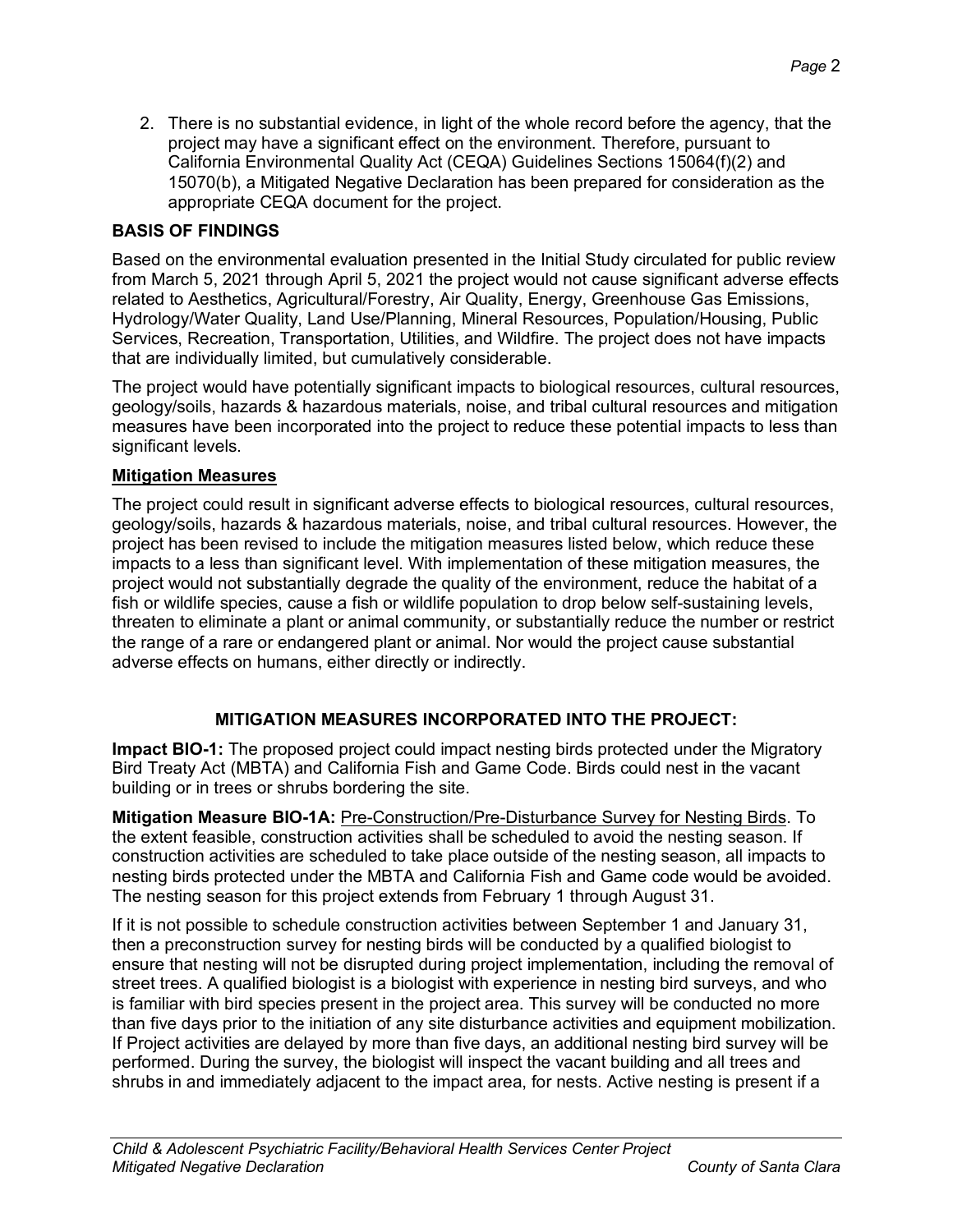bird is building a nest, sitting in a nest, a nest has eggs or chicks in it, or adults are observed carrying food to the nest. The results of the survey will be documented.

**Mitigation Measure BIO-1B:** Active Nests. If an active nest is found sufficiently close to work areas to be disturbed by these activities, the biologist will determine the extent of a constructionfree buffer zone to be established around the nest, to ensure that active nesting protected by the MBTA and California Fish and Game Code will not be disturbed during construction. Within the buffer zone, no site disturbance and mobilization of heavy equipment, including but not limited to equipment staging, fence installation, demolition, and grading will be permitted until the chicks have fledged. Monitoring will be required to ensure compliance with MBTA and relevant California Fish and Game Code requirements. Monitoring dates and findings will be documented.

**Impact BIO-2:** The proposed project has the potential to impact bats protected by California Fish and Game code that are roosting in the buildings that will be demolished or possibly in the street trees that will be removed. Although unlikely, this could include special-status bats listed under the federal or California Endangered Species Acts or listed as a California species of special concern.

**Mitigation Measure BIO-2A:** Pre-Construction Survey for Roosting Bats. A survey of the parking structure, the Sam Della Maggiore building, the Don Lowe Pavilion, and any trees with cavities, cervices or peeling bark within 50 feet of the project site will be conducted by a qualified biologist no less than 30 days before the start of construction-related activities (including but not limited to mobilization and staging, clearing, grubbing, tree removal, vegetation removal, fence installation, demolition, and grading). A qualified biologist is a biologist with experience in day and night surveys for roosting bats, bat ecology, and bat species present in the project area. If construction activities are delayed by more than 30 days, an additional bat survey will be performed.

The survey may be conducted at any time of year but shall be conducted in such a way to allow sufficient time to determine if special-status bats or maternity colonies are present on the site, provide replacement habitat (if required), and exclude bats during the appropriate time of year (e.g. outside the maternity season from March 1 to August 31). The results of the survey will be documented.

If no signs of bats are detected during the habitat suitability survey, no further surveys are warranted. If signs of bat occupancy (e.g., guano pellets or urine staining) are detected, **Mitigation Measure BIO-2B** shall apply.

**Mitigation Measure BIO-2B:** Active Roosts. If an occupied maternity or colony roost is detected or evidence of bat occupancy is found, the California Department of Fish and Wildlife will be consulted to determine the appropriate mitigation measures, which may include exclusion prior to removal if the roost cannot be avoided, a buffer zone, seasonal restrictions on construction work, construction noise reduction measures, and construction of an alternate roost structure.

**Impact BIO-3:** The project would remove eight trees protected by the County's Tree Preservation Ordinance. Additionally, other trees not meant for removal could be harmed by ground disturbing activities within the trees' root zone thereby compromising the health of trees to be preserved/maintained on site.

**Mitigation Measure BIO-3:** Tree Protection. In compliance with the County ordinance, the following measures from the Guidelines for Tree Preservation for Land Use Applications shall be implemented.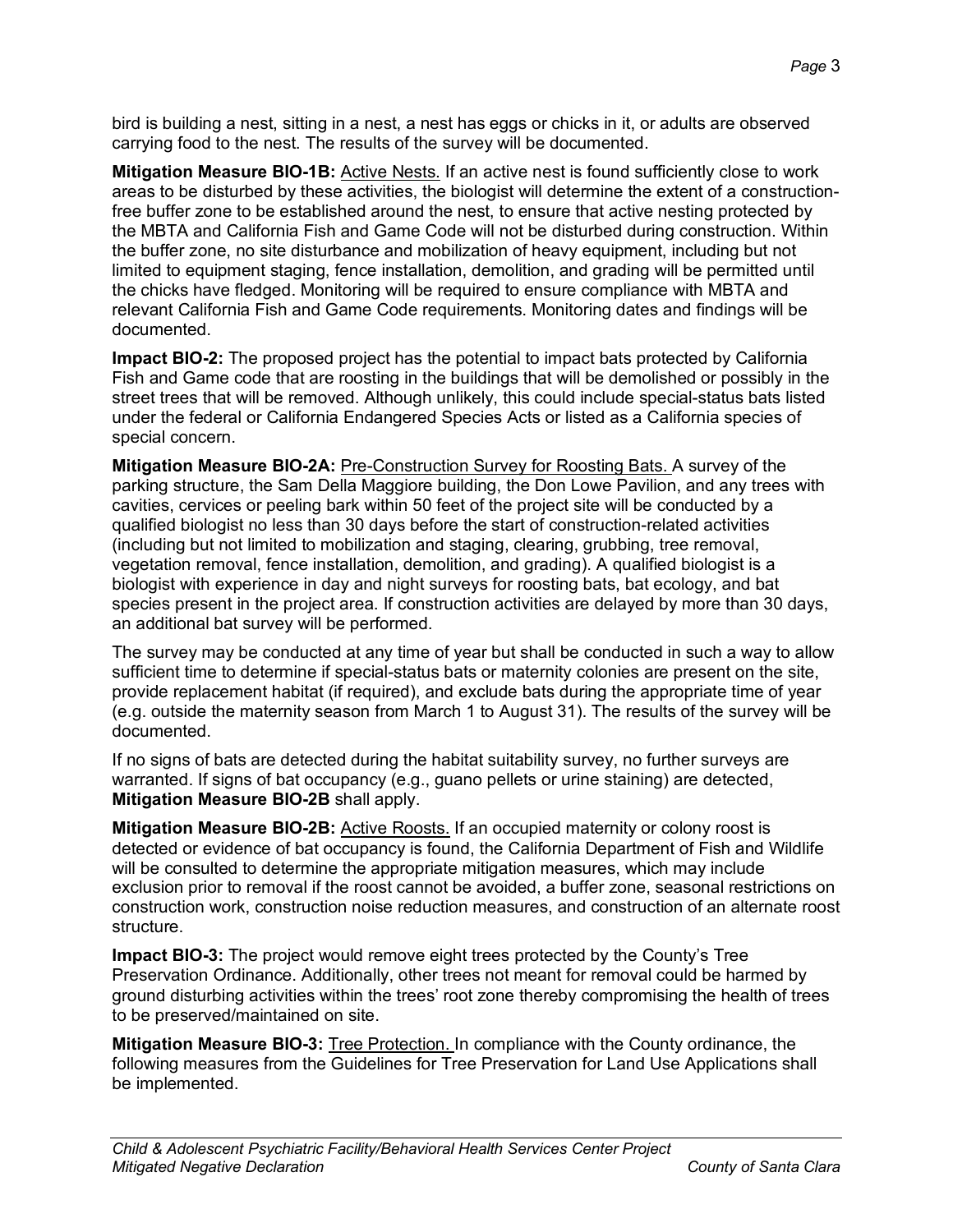## *Pre-construction:*

- An arborist shall review final grading/demolition/construction plans and make recommendations regarding preservation of all tress potentially impacted by the proposed project which are designated for preservation.
- If the Arborist concludes, with concurrence from the Planning Department, that the proposed improvements would result in damage and subsequent irreversible loss of additional trees on site, replacement mitigation shall be required.
- Final grading/construction plans shall clearly identify the size and species of all trees proposed for removal, consistent with the Arborist plan review report. For each tree designated for removal, replacement shall occur at the replacement ratios required consistent with the County Code (see Replacement of Trees, below).

## *Tree Protection*

## **Fencing**

- All trees to be retained shall be protected with chain link fencing or other rigid fence enclosure acceptable to the Planning Department. Fenced enclosures for trees to be protected shall be erected at the dripline of trees or as established by the Arborist to establish the Tree Protective Zone (TPZ) in which no soil disturbance is permitted and activities are restricted.
- All trees to be preserved shall be protected with minimum five-foot high fences. Fences are to be mounted on two-inch diameter galvanized iron posts, driven into the ground to a depth of at least two feet, at no more than 10-foot spacing (see detail available at [www.scplanning.org\)](http://www.scplanning.org/). This detail shall appear on grading, demolition, and building plans.
- Tree fencing shall be erected before any demolition, grading or construction begins and remain in place until the Final Inspection.

#### **Warning Signs**

• A warning sign shall be prominently displayed on each tree protective fence per the requirements of development pursuant to the Santa Clara County Planning Department. The signs are available at the Planning and Building Inspection Departments or at [www.scplanning.org.](http://www.scplanning.org/)

#### **Irrigation Program**

• Irrigate the soil within the TPZ during the dry season as specified by the Project Arborist.

#### **Dust Control Program**

• During periods of extended drought, or grading, spray trunk, limbs and foliage to remove accumulated construction dust.

## **Soil Compaction Damage/ Mulching**

- Compaction of the soil causes a significant impact to trees during construction. If compaction to the upper 12 inches of soil within the TPZ has occurred or is proposed, then one or more of the following mitigation measures shall be implemented as recommended by the Arborist or the County Planning Department.
	- o Four-inches of chip bark mulching shall be placed on top of the TPZ and enclosed with the tree protective fencing as prescribed in the County protective fencing measures.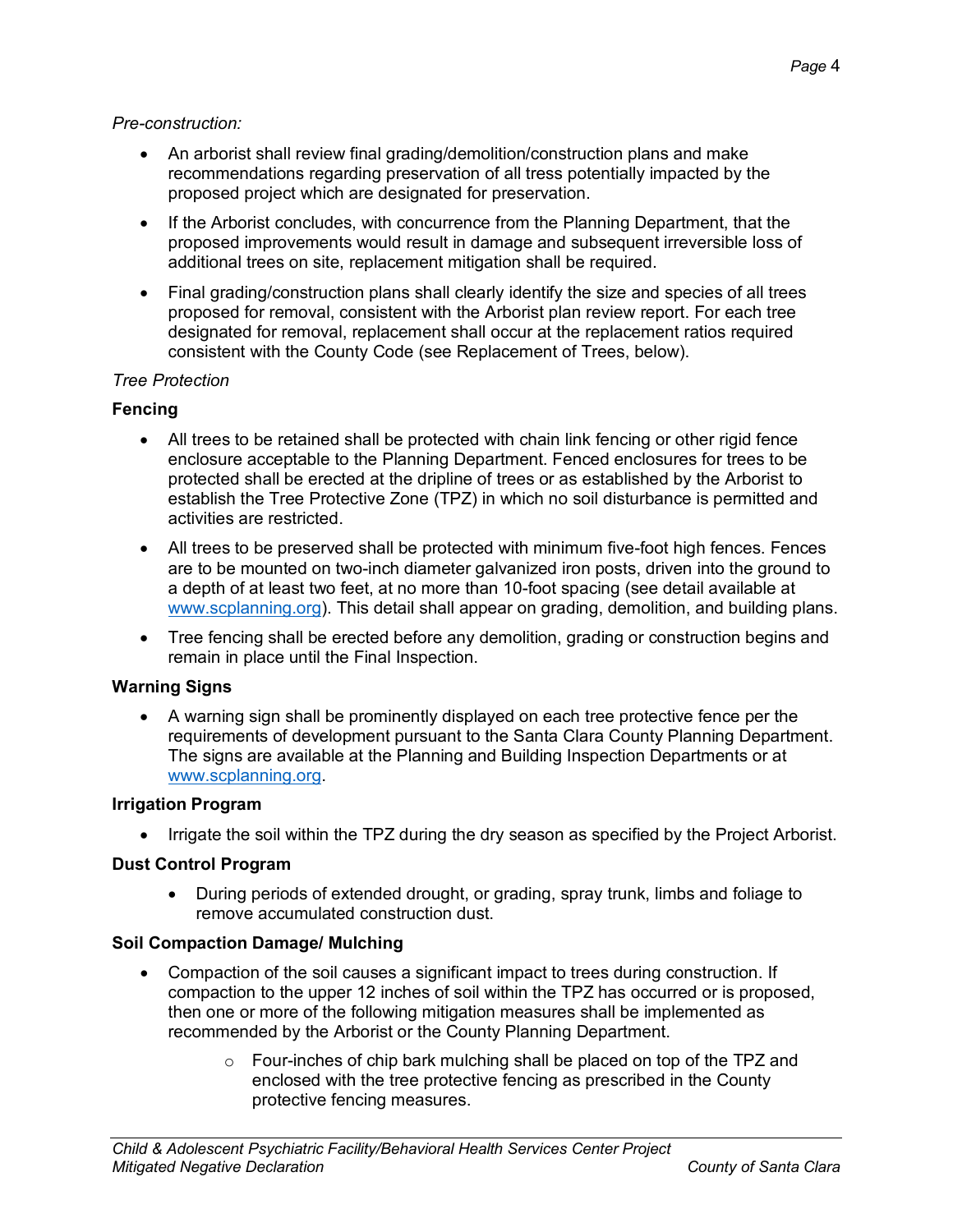- $\circ$  If compaction of the root system, may result in possible suffocation of the root system, a soil aeration system shall be installed as designed and specified by an Arborist.
- $\circ$  Paving/Hardscape and other soil compacting material that encroaches within the TPZ, should include an aeration system designed by an Arborist.

## *During Construction*

• All tree protection measures as recommended by a certified Arborist shall be shown on the final grading/construction or landscape plans and adhered to during construction. The Arborist shall monitor construction activity to ensure that the tree protection measures are implemented, and submit a Construction Observation Letter to the Planning Department for approval, prior to final inspection, summarizing the results of the monitoring activity and resulting health of trees designated for preservation on-site.

## *Post-Construction Monitoring*

• The following may be required based on project specific circumstances: An Arborist shall submit to the Planning Department two copies of a monitoring report annually from the date of final inspection. The report shall show compliance with the tree protection conditions of approval and verification that all trees are in good health.

#### *Replacement of Trees*

- The following guidelines shall be imposed as conditions when a proposed development entails removal of trees or may significantly impact the health and vigor of trees within the development area of the proposed project.
	- $\circ$  All healthy native trees 12 inches in diameter or more (at 4.5 feet above the ground) proposed for removal shall be replaced.
	- o Replacement trees should be native and like for like.
	- o Oak trees shall be replaced with oak trees (no exceptions taken).
	- $\circ$  No tree removal shall be permitted until such grading or building permit has been issued by the County as indicated on approved plans. The number of trees cut may not exceed the minimum number necessary to carry out the permitted action. Additional conditions may need to be established for scheduled arborist reports, and stipulations on replanting replacement trees in the case that the original replacement trees die.

**Impact CUL-1:** Project construction could encounter graves (human remains) and other archaeological artifacts in the County Infirmary Cemetery associated with the early operation of the County Infirmary.

**Mitigation Measure CUL-1:** Archaeological Treatment Plan. Prior to any ground disturbing activities associated with the proposed project, the County shall prepare an Archaeological Treatment Plan (ATP) by a qualified archaeologist. The ATP shall include, but not be limited to, the following measures:

**Subsurface Exploration.** Prior to any ground disturbing activities associated with the proposed project, the County shall complete the Ground Penetrating Radar (GPR) survey currently underway. If any potential graves or human remains are identified, the excavation and removal of the graves/remains shall be done according to the Archaeological Treatment Plan (ATP) prepared by a qualified archaeologist.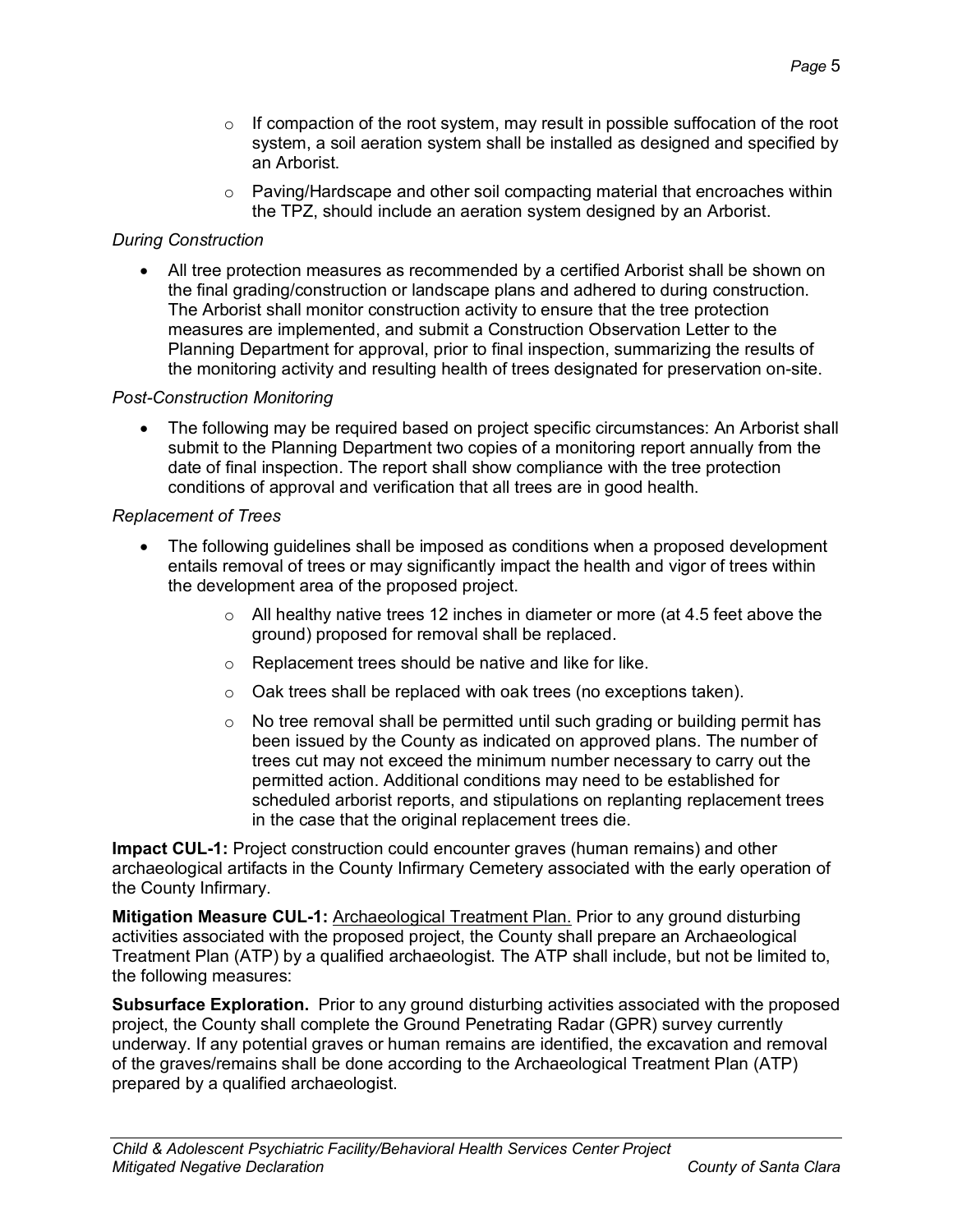**Construction Document Notification.** The ATP shall specify the requirements for the County to place notification on any construction drawings or plans that relate to ground disturbance that there is potential for exposing unknown, buried cultural resources.

**Notification and Training Regarding Potential Archaeological Resources.** The ATP shall specify procedures for construction worker training by a qualified Archaeologist. Training should be provided to all personnel working on earthmoving activities in the vicinity of the mapped boundaries of the County Infirmary Cemetery to alert them to the possibility of exposing significant archaeological resources and human remains. The briefing shall describe the types of archaeological objects that could be exposed, the need to stop excavation at the discovery, and the procedures to follow regarding discovery protection and notification of the project proponent and archaeologist. A record of the training(s) shall be provided to the County.

**Archaeological Monitor.** The ATP shall specify when full-time archaeological monitor(s) shall be present on site for all ground disturbing and excavation activities taking place within the project area. The archaeological monitor(s) shall have the authority to stop work should archaeological resources be discovered.

**Evaluation of Discoveries.** The ATP shall specify that in the event that archaeological materials are exposed or discovered during subsurface activities, activities within 50 feet of the find shall stop, and a Professional Archaeologist who meets the Secretary of the Interior's standards shall conduct an evaluation of the discovery and make further recommendations. The archaeologist shall review and evaluate any discoveries to determine if they are historical resource(s) under CEQA and/or unique archaeological resources. If the Professional Archaeologist determines that any cultural resources constitute a significant archaeological resource, he/she shall notify the County's construction manager, County project management staff, and the County Planning Department of the evaluation and recommended measures for handling the find. If a discovery is determined to be a significant archaeological resource, and if avoidance of the resource is not possible, the Professional Archaeologist shall prepare and assist in the implementation of a Cultural Resources Management Plan, which must be reviewed and approved of by the County Planning Department, for appropriate treatment of the resource. Potential recommendations could include evaluation, collection, recordation, and analysis of any significant archaeological materials. Treatment of any significant archaeological resources shall be undertaken in accordance with the Cultural Resources Management Plan and approved by the Professional Archaeologist.

**Discovery and Treatment of Human Remains.** The ATP shall specify that if human remains are discovered during construction, CEQA Guidelines 15064.5(e)(1) and the shall be followed, as described below:

In the event of the accidental discovery of any human remains, the following steps shall be taken:

1) There shall be no further excavation or disturbance of the site or any nearby area reasonably suspected to overlie adjacent human remains until:

- a) As required by County Ordinance No. B6-18, the County Coroner shall be notified immediately; and
- b) If the coroner determines the remains to be Native American:
- 1. Upon determination by the County Coroner that the remains are Native American, the coroner shall contact the California Native American Heritage Commission within 24 hours, pursuant to subdivision (c) of section 7050.5 of the Health and Safety Code and the County Coordinator of Indian affairs.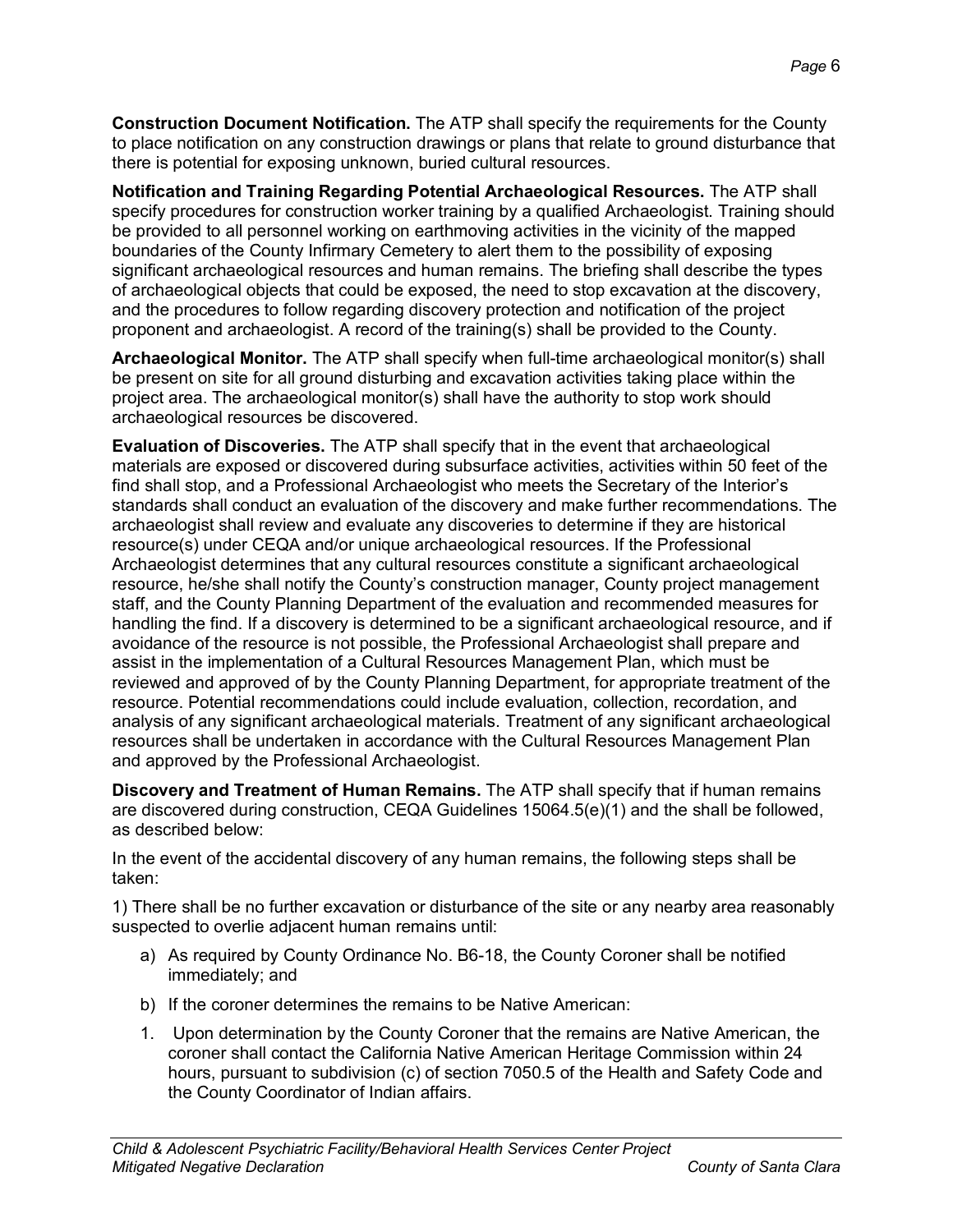- 2. The Native American Heritage Commission shall identify the person or persons it believes to be the most likely descended from the deceased Native American;
- 3. The most likely descendent may make recommendations to the County or the person responsible for the excavation work, for means of treating or disposing of, with appropriate dignity, the human remains and any associated grave goods as provided in Public Resources Code Section 5097.98.

2) Where the following conditions occur, the landowner or his authorized representative shall rebury the Native American human remains and associated grave goods with appropriate dignity on the property in a location not subject to further subsurface disturbance.

- 4. The Native American Heritage Commission is unable to identify a most likely descendent or the most likely descendent failed to make a recommendation within 48 hours after being notified by the Commission;
- 5. The descendant identified fails to make a recommendation; or
- 6. The landowner or his authorized representative rejects the recommendation of the descendant, and the mediation by the Native American Heritage Commission fails to provide measures acceptable to the landowner.

In addition, as required by the Santa Clara County Superior Court Order Granting Petition for Permission to Remove and Cremate Remains issued May 18, 2012 (Case No. 112-PR-170569), if human remains are determined to be associated with the County Infirmary Cemetery, the remains shall not be moved until a written determination by the SCVMC Director of Facilities that construction of the facility requires removal of the remains has been acquired by the County and/or its contractor. The ATP shall include treatment for human remains discovered similar to the treatment of remains previously exhumed, using the same or similar methodology, and curation methods.

**Impact GEO-1:** Project construction, particularly excavation of the BHSC basement, could unearth paleontological resources, including fossils.

**Mitigation Measure GEO-1:** Paleontological Resources**.** If paleontological resources are discovered during construction, ground-disturbing activities shall halt immediately until a qualified paleontologist can assess the significance of the discovery. Depending on determinations made by the paleontologist, work may either be allowed to continue once the discovery has been recorded, or if recommended by the paleontologist, recovery of the resource may be required, in which ground-disturbing activity within the area of the find would be temporarily halted until the resource has been recovered. If treatment and salvage is required, recommendations shall be consistent with Society of Vertebrate Paleontology guidelines and current professional standards.

The County will ensure that information on the nature, location, and depth of all finds is readily available to the scientific community through university curation or other appropriate means.

**Impact HAZ-1:** Building demolition carried out by the project could release asbestos containing materials and lead based paint and other hazardous building materials into the environment.

**Mitigation Measure HAZ-1**: Materials Testing and Develop Demolition Debris Management Plan.

Materials Testing: Prior to demolition of the existing PS3, the former Sam Della Maggiore School building, and the Don Lowe Pavilion building, the County or its Contractor shall: (1) survey the existing on-site structures for the presence of asbestos containing and lead-based paint materials (to be conducted by an OSHA-certified inspector); and (2) if building elements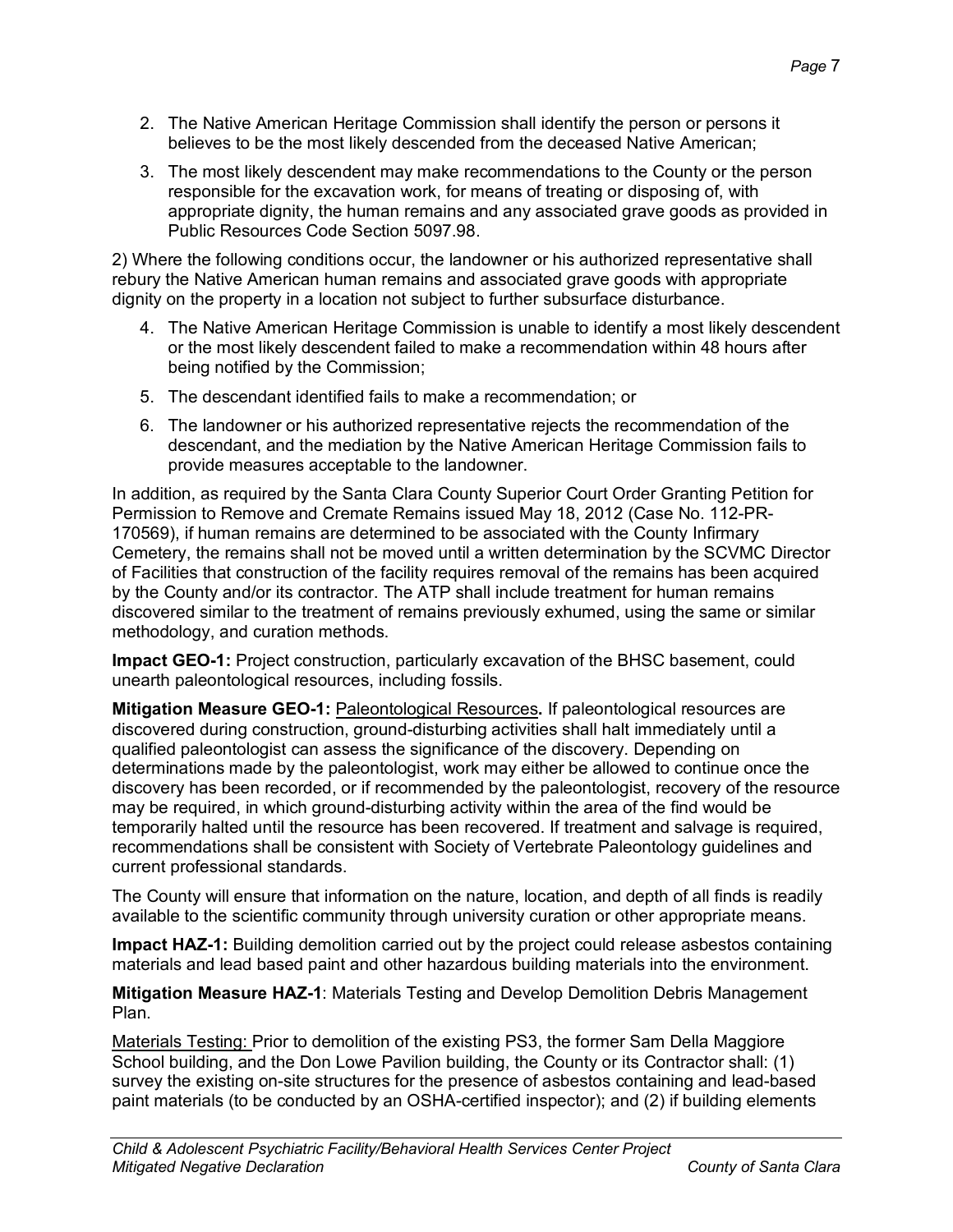are identified with asbestos containing materials, prepare a written Asbestos Abatement Plan describing activities and procedures for removal, handling, and disposal of these building elements using EPA- and/or OSHA- approved procedures, work practices, and engineering controls. If lead-based paint is present the paint materials shall be removed and disposed of following lead abatement performance standards included in the U.S. Department of Housing and Urban Development Guidelines for Evaluation and control of Lead-Based Paint program, a lead compliance plan, provisions to protect worker safety and health in compliance with title 8 California Code of Regulations (including Section 1532.1), and provisions for the proper handling and disposal of debris with all applicable Federal, State, and local hazardous waste laws

Demolition Debris Management Plan: The County or its Contractor shall develop and implement a demolition debris management and disposal plan for the non-Resource Conservation and Recovery Act hazardous materials that are to be removed from the project site. The plan must be designed to prevent releases of hazardous materials in quantities that could pose a risk to human health and the environment, as determined using appropriate BAAQMD, RWQCB, Department of Toxic Substance Control (DTSC), and/or other appropriate agency screening thresholds.

The plan must identify the receiving qualified landfill and present proof of waste acceptance. The plan must also specify measures to minimize airborne dust during building deconstruction and soil movement to protect construction workers and neighboring residents from exposure to hazardous material emissions. The plan must address protection of worker exposure to airborne lead paint particulates through use of personal protective gear, clear identification of the location of hazardous materials, and removal by properly trained/certified workers, and proper cover and transport of hazardous materials, etc. Compliance with state and federal requirements and implementation of the debris management and disposal plan would ensure the project has a less than significant impact related to hazardous materials. The implementation of a demolition debris management plan reduces this impact is less than significant.

**Impact NOI-1:** Double-shift construction work associated with the proposed project would involve construction work during the evening and nighttime hours that could exceed the levels permitted under County Ordinance Code Section B11-154(b)(6)(b).

**Mitigation Measure NOI-1**: Noise from Double Shift Construction Work. To reduce potential noise levels associated with construction activities at the proposed Behavioral Health Center site and staging areas, the County and/or it's designated contractors, contractor's representatives, or other appropriate personnel shall conduct the following activities, and adhere to and implement the following measures:

• *1.1 Prepare a Supplemental Noise Study and Establish Performance Standard for Sound Barriers*. The County shall conduct a supplemental noise study that documents the ambient noise environment (including the evening and nighttime noise environment) at sensitive receptor locations near project construction and staging areas. This study shall measure ambient noise levels over a minimum three-day period that includes at least one weekend night and, if measured ambient noise levels (on an hourly Leq basis) exceed the County's nighttime noise standards specified in County Ordinance Code Section B-11-154(b)(6)(b), the study may be used to show it is technically infeasible to meet the County's nighttime noise standards. The supplemental noise study shall set forth the required performance standard and design specifications for the temporary sound barriers, such that construction noise levels associated with the project meet the higher of the ambient noise monitoring results or the standards identified in County Ordinance Code Section B-11-154(b)(6)(b). Based on the difference between estimated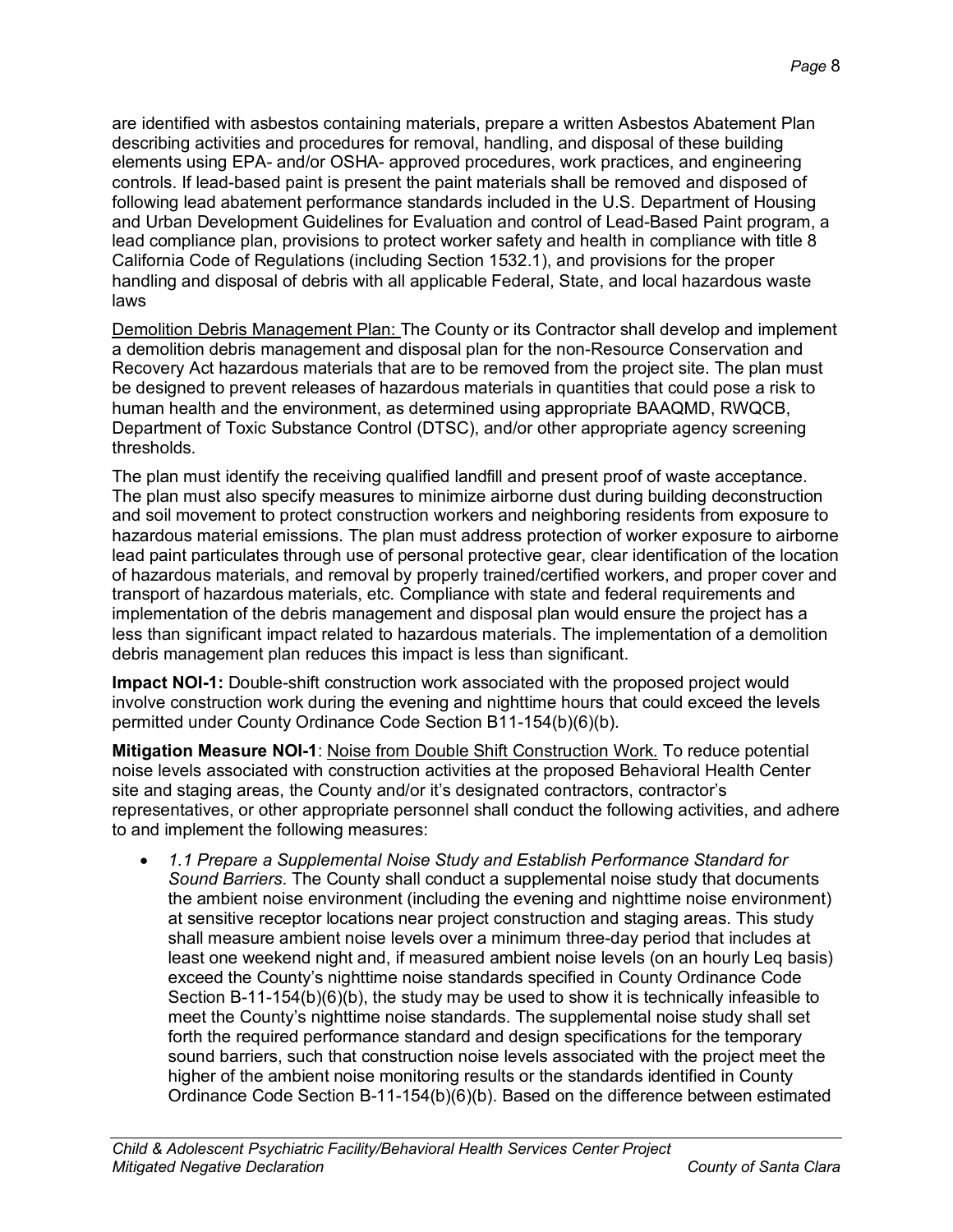construction noise levels and the standards contained in County Ordinance Code Section B-11-154(b)(6)(b), the performance standard could be as high as 16 dB.

- *1.2 Construct/Install Temporary Noise Barriers:* Prior to any construction activities associated with the project that occur between the 7 PM and 7 AM Monday to Saturday, or at any time on Sundays or holidays, the County shall install physical sound barriers around the perimeter of the Behavioral Health Center site and Moorpark Avenue staging area (if used). The specific performance standard and design specifications for the sound barriers shall be presented in the supplemental noise study prepared pursuant to this mitigation measure. Access to the Behavioral Health Center site (e.g., gates) shall be located at the northwest and northeast corners of the site. A construction noise barrier shall be located on the western side of Ginger Lane, across from the Behavioral Health Center site's access point, to inhibit noise from being transmitted directly to residential receptors on Empey Way. The barrier along Ginger Lane shall extend along the northern side of the Timpany Center staging area. Construction noise barriers shall be maintained throughout any and all construction activities involving double-shift construction work at the Behavioral Health Center site. Depending on the results of the supplemental noise study, the noise barriers may consist of the following:
	- $\circ$  1.2a A concrete, wood, or other barrier installed at-grade (or mounted to structures located at-grade, such as K-Rail) along the project property line. Such a wall/barrier shall contain no gaps in the structure through which noise may pass.
	- $\circ$  1.2b Commercially available acoustic panels or other products such as acoustic barrier blankets installed along the project property line, building envelope or, if feasible and necessary, at or near sensitive residential receptor areas.
	- o 1.2c Any combination of noise barriers and commercial products capable of achieving the performance standard established pursuant to Mitigation Measure NOI-1, part 1.1, to achieve the required reductions in construction noise levels at sensitive receptor locations.
- *1.3 Construction Equipment Care, Siting, and Design Measures*. The following construction equipment care, siting, and design measures shall apply during construction activities:
	- $\circ$  1.3a Heavy equipment engines shall be covered, and exhaust pipes shall include a muffler in good working condition. Pneumatic tools shall include a noise suppression device on the compressed air exhaust.
	- $\circ$  1.3b The County shall connect to existing electrical service at the site, where practical, to avoid the use of stationary, diesel- or other alternatively-fueled power generators.
	- $\circ$  1.3c Refuse collection and bathroom amenities at staging sites shall be located as far from receptor locations as practical and/or where distance, in conjunction with physical barriers, provides the greatest reduction in construction staging noise levels. At the Moorpark Avenue lot, this is on the southern boundary of the site, adjacent to Parking Structure #2. At the T24 parking lot, this is at the southeastern corner or the site.
	- $\circ$  1.3d No radios shall be operated between 10 PM and 7 AM in a manner that creates a noise disturbance across a property line (County Ordinance Code Section B11-154(b)(1)).